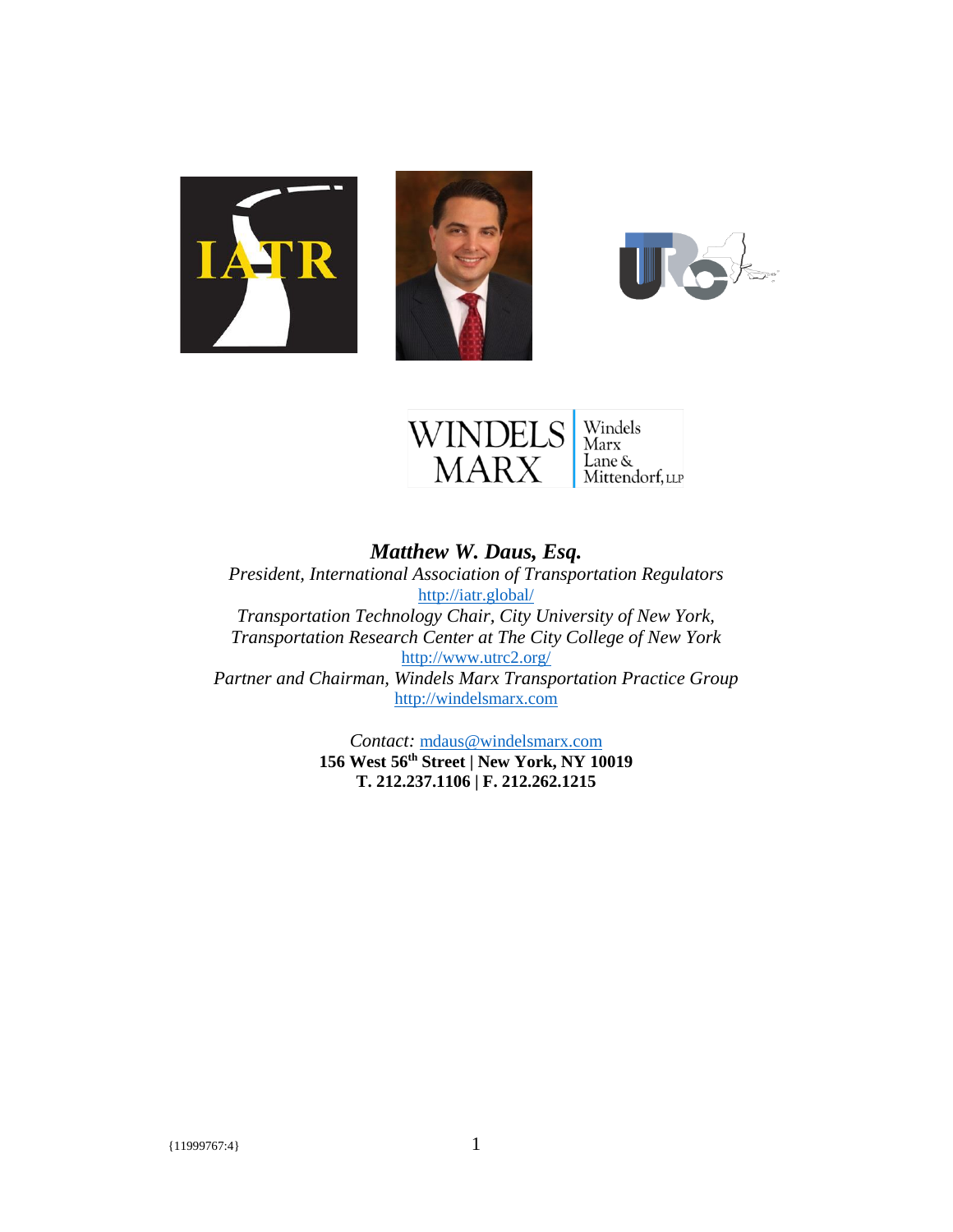# **IATR's 34th Annual (Virtual) Conference Recap & Memphis 35th Anniversary Conference – 2022 Preview**

The theme chosen for the 34th annual conference of the International Association of Transportation Regulators ("IATR") was *"Regulatory Reboot!"* Regulators and our industries have been resilient and were holding the line, taking things day-by-day since March 2020. In 2021, having been through hopefully the worst days of this unprecedented pandemic, there was a feeling of excitement among the industry, regulators, and society in general. As we approach the light at the end of the tunnel, the first question asked is: What do we do next? Continue as is, or try something new and different? For the 2021 IATR conference, it was important to determine where we go from here – in terms of advancement and innovation. Let's pick-up where we left off, survey the landscape, upgrade our regulatory toolbox, and move forward into a changed and changing mobility world.

Since COVID-19 upended the transportation industry, the IATR has been working around the clock to support its regulator members and their industries. Those interested in the IATR are encouraged to join for 2022. Membership benefits include immediate access to all videos, PowerPoint presentations, papers, and other information from the 2021 conference, as well as access and participation in webinars, committee meetings/calls, daily/weekly newsletters, and model regulation projects. To learn more about becoming involved, renewing membership, or making plans to attend or sponsor the 2022 in-person conference in Memphis from September 22– 25, 2022, visit the IATR website [\(www.iatr.global\)](http://www.iatr.global/).

### **2021 "Regulatory reboot" VIRTUAL CONFERENCE RECAP**

The conference was held virtually over five days in December 2021 and featured the 5th Annual Boot Camp and plenary sessions that covered a wide range of topics, including electric vehicles and congestion mitigation. The IATR also held a hearing on *Best Practices, Guiding*  **Principles & Model Regulations for "Robotaxis"** [\(https://bit.ly/33LxsoG\)](https://bit.ly/33LxsoG) and a workshop to develop *Global Principles for Congestion Mitigation* [\(https://bit.ly/352BFVz\)](https://bit.ly/352BFVz) measures for passenger ground transportation regulators. Overall, the conference was a huge success, with panelists and participants from around the world in attendance.

In addition to panel discussions and the Regulator Boot Camp, attendees heard from **Benjamin de la Peña**, *Shared-Use Mobility Center ("SUMC"),* who delivered the opening keynote speech, and an Elvis Presley impersonator to give a taste of what is to come at next year's conference. In addition, the IATR's committees on Technology & Innovation Committee, Accessible Transport, Safety, and Canadian Regulators held meetings. [\(https://bit.ly/3FJ4FhA\)](https://bit.ly/3FJ4FhA)

#### **Awards**

#### *2021 Driver of the Year*

The IATR's Driver of the Year Award is recognition by government transportation professionals to a driver who has provided excellent service to passengers, and has likewise

{11999767:4} 2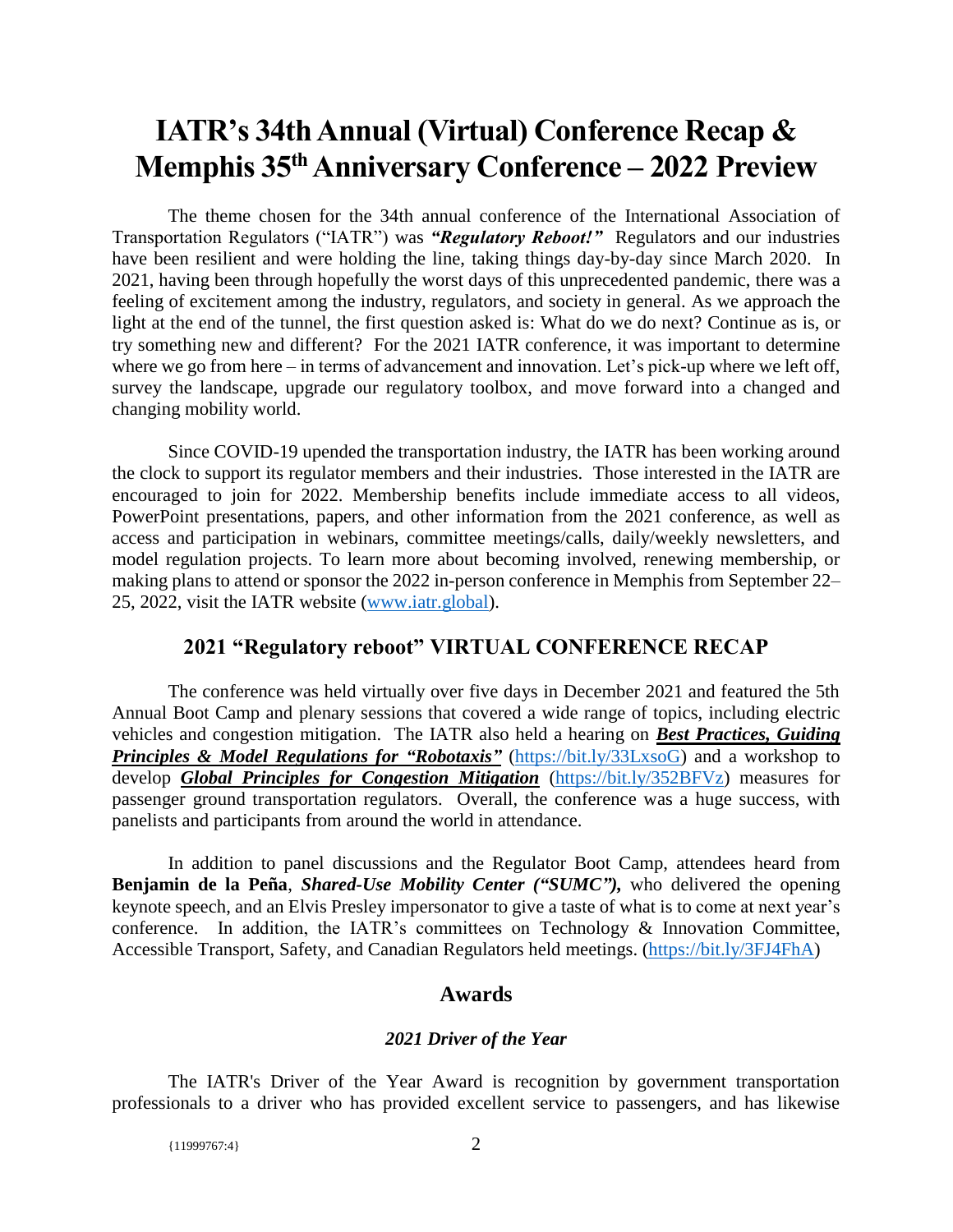performed in an extraordinary manner that exemplifies the highest level of the profession. This year's Driver of the Year Award went to Liverpool taxi driver **David Perry**, who was injured when a homemade bomb exploded shortly after he pulled up outside Liverpool Women's Hospital. Mr. Perry picked up a fare in Liverpool and was asked to be taken to the hospital, about 10 minutes away, police said. As the taxi arrived at the hospital's drop-off area, it exploded and Mr. Perry escaped the car seconds before it was engulfed in flames. The city's mayor Joanne Anderson said the taxi driver's "heroic efforts" averted what could have been an "awful disaster."

#### *2021 Regulator of the Year – Rupal Bapat (Chicago Department of Business Affairs and Consumer Protection)*

The IATR 2021 Regulator of the Year award went to **Rupal Bapat**, *Deputy Commissioner of the Public Passenger Vehicle Operations Division at the Chicago Department of Business Affairs and Consumer Protection ("BACP").* Ms. Bapat helped Chicago become a greener city and has lots of impressive achievements, including quintupling the number of WAVs in Chicago. Rupal Bapat has built a career dedicated to public service and consumer protection. She started with the City of Chicago in 1998, and since then she has implemented and enforced laws and policies geared to protecting consumers against fraud, deceptive practices, and unsafe policies. Her career has covered the spectrum of business compliance: retail stores, home repair contractors, immigration service providers, liquor establishments, and public passenger vehicles. She oversees the BACP division that handles the licensing of taxicabs, liveries, transportation network provides (commonly referred to as rideshare), ambulances, charter-sightseeing buses, horse-drawn carriages, pedicabs, medicars, water taxis and commercial passenger boats. Since assuming her role as Deputy Commissioner of the division, Rupal has eliminated outdated practices and streamlined licensing processes creating an efficient licensing experience with reduced customer wait times for service and an economical use of staff and resources. In this role, she has been instrumental in modernizing licensing and regulatory framework for existing public passenger vehicle licensees. Deputy Commissioner Bapat has also been a long and ardent supporter and volunteer for IATR, known for mentoring less experienced regulators and for co-chairing the IATR's Accessible Transportation Committee since its formation.

#### *Norma Reyes Regulator Scholarship*

The Norma Reyes Scholarship was established in 2013 in memory of the late former Commissioner of the Chicago BACP. An active member of the IATR, an accomplished lawyer, and public servant, Norma truly left her mark on the world and on her IATR friends and colleagues. The Scholarship provides a chance to participate in the IATR's annual conference for new regulators and/or regulators in need, whose budgets do not otherwise permit for travel and lodging to attend. This year's Norma Reyes IATR Regulator Scholarship went to **Nashon Odhiambo Kondiwa**, *Deputy Director ICT & Innovation at the National Transport and Safety Authority in Kenya.* Mr. Kondiwa has been in charge of digital transformation at the National Transport Authority and manages a transformation project aimed at making the road transport policy environment smart and data driven.

### **5th Annual IATR Boot Camp**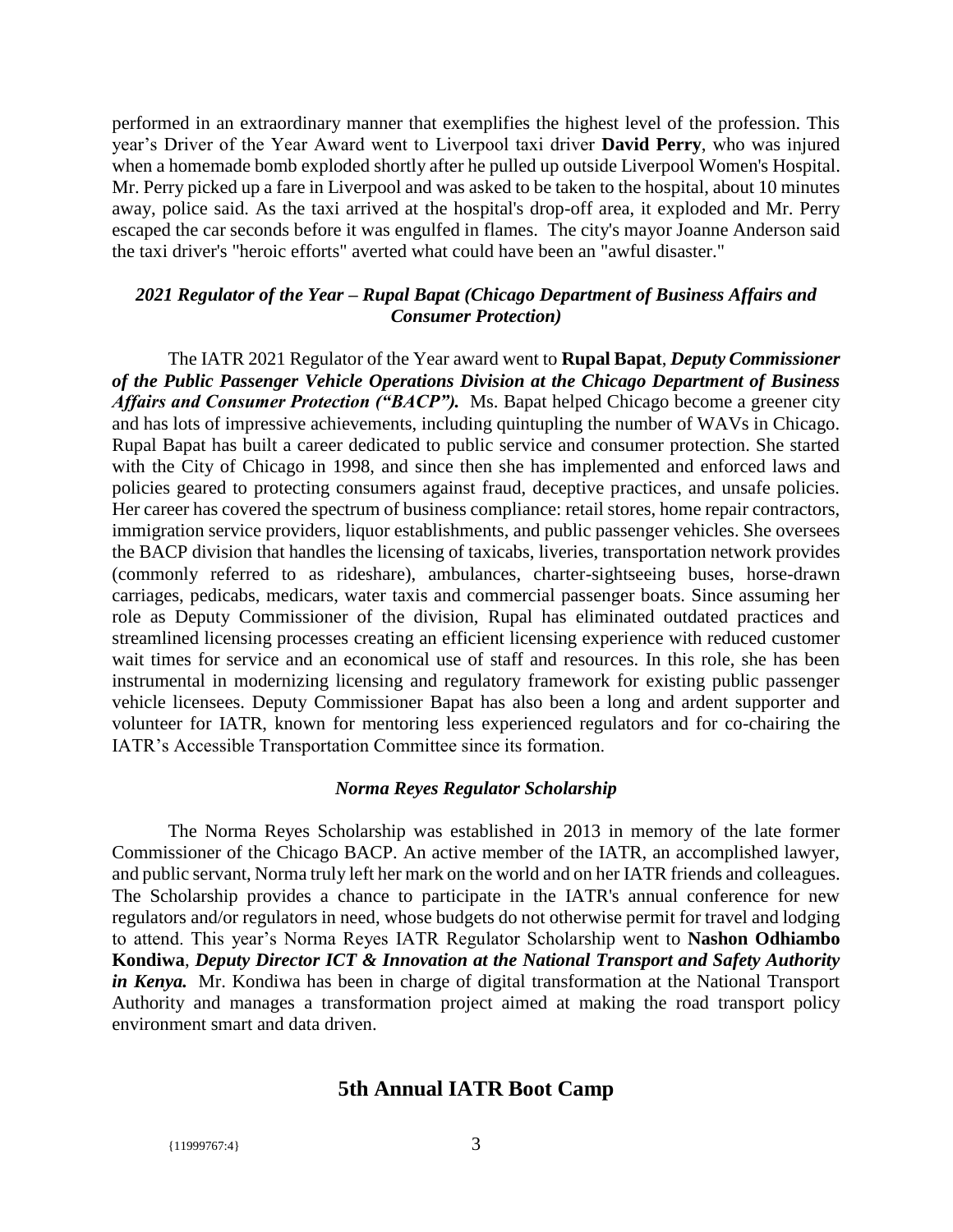#### *Training Session 101: Urban Air Mobility*

Urban Air Mobility ("UAM") is flying off the pages of sci-fi novels and into our transportation network. UAM involves high efficiency, light weight aircraft, verticraft, and rotocraft transporting passengers and cargo in and out of urban centers as a form of rapid firstmile, last-mile service. IATR's UAM Boot Camp was a fast-paced course with a steep learning curve, bringing attendees up to speed on UAM technology and its inevitable path to scale. Moderated by *UC Berkley's* **Adam Cohen**, the panelists included program managers from the FAA and NASA, a UAM specialist from the City of Los Angeles, a UAM community engagement think tank, and private enterprise capitalizing on the UAM movement. Panelists discussed UAM shifting from the experimental phase to the implementation phase by examining issues such as safety, air-space regulations, operations, infrastructure, and community engagement. IATR's UAM Boot Camp got regulators mission ready to chart their course in this new form of transportation.

#### *Training Session 102: EVs — Introduction, Case Studies, Future Outlook and Opportunities for Growth*

**Prachi J. Vakharia**, *co-founder of Womanium*, moderated Training Session 102: EVs — Introduction, Case Studies, Future Outlook and Opportunities for Growth.The panel of subjectmatter experts delved beneath the surface into the technology behind EVs and charging infrastructure, its benefits and challenges, infrastructure issues, and what taxicabs, limousines, buses, transportation network companies ("TNCs"), micromobility and other transport modes are doing to promote and deploy electric vehicles. Panelists provided real-life examples of how EVs are being deployed across the country by public-private partnerships, cities, and in shared-use mobility and the analyzing their experiences with such programs—both the good and the bad. The panelists offered tips on funding sources, siting considerations for EV charging stations, and the logistics of transitioning a fleet from fossil fuels to EV. Panelists also discussed the barriers to electrifying ride-hail vehicles due to the higher initial costs and, to an extent, electricity rates for public fast chargers.

#### *Training Session 103: Food & Package Delivery Services, Optimization & Regulation*

During the pandemic, many taxicabs, for-hire vehicles, and TNCs started to deliver packages and food between trips as a means of earning extra income. The IATR hosted a panel discussion surrounding the package and food delivery industry moderated by Harry Campbell, The Rideshare Guy. The pandemic has made the on-demand food and package delivery industry a staple. Businesses had to adapt to delivering items that were traditionally bought at brick and mortar stores, from prepared foods all the way to larger items like lawnmowers. Businesses have to have the freedom to adapt, and this relies heavily on carrier stability, vehicle capacity, and a driver workforce.

The panel discussion featured speakers **Aleksey Medvedovskiy**, *CEO and founder of Myle;* **Sasha Ozeran**, *Senior Vice President of Business Development at Hailify*; **Jamie Spataro**, *Lead Counsel at FedEx Ground Package System*; **Allison Wylie**, *Public Policy Manager for Uber;* and **Gregg Zuman**, *Principal of Revolution Rickshaws*. The panelists

{11999767:4} 4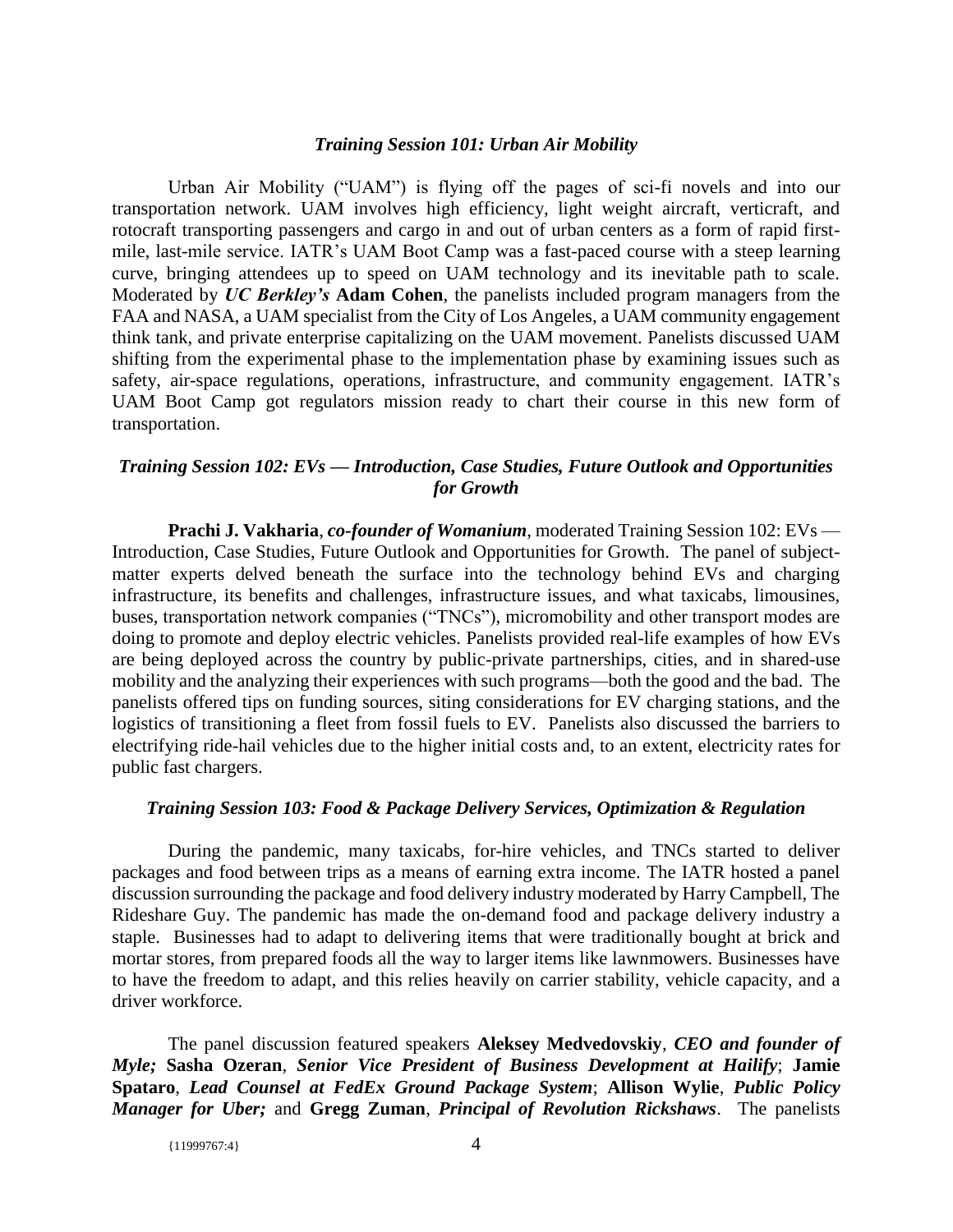addressed the future of package and food delivery and the role they believe regulators should play. Panelists emphasized the importance of leveraging local networks to provide first and last mile delivery. Further, all the panelists agreed that infrastructure is critical to determining the timeframe for delivery and the vehicle that should be used to transport the item. Regulation in the delivery industry is almost nonexistent, aside from traffic and environmental regulations on motor vehicles and e-bikes. Regulation falls short when it comes to driver safety within food and package delivery. Panelists suggest that regulations should focus on driver and vehicle safety and consider the impact on businesses and drivers, as well as how the infrastructure in this area could be changed to help meet safety goals. Safer bike infrastructure would increase courier safety, while giving companies the opportunity to effectively right-size trips to meet consumer demand.

# **Hearing on Best Practices, Guiding Principles & Model Regulations for "Robotaxis"**

**Adam Cohen**, *UC Berkeley*, and I moderated IATR's *International Hearing on Best Practices, Guiding Principles & Model Regulations for "Robotaxis:" Testing & Implementation of Shared-Connected-Automated-Electric For-Hire Vehicles ("S-CAEVs").* Since the 2019 conference, the IATR has been developing model regulations and best practices to prepare for the deployment and mainstream adoption of S-CAEVs in taxicabs, ride-hailing, and other for-hire passenger ground transportation services.

The IATR held the hearing to obtain input and feedback from the IATR membership and other subject-matter experts and stakeholders to inform and shape the draft model regulations. During this session, Adam and I presented the proposed guiding principles for the model regulations, which cover safety and vehicle standards; equity and accessibility; data access and privacy; labor concerns and workforce development; governance, business models and implementation; sustainability; integration with existing systems; transportation planning and zoning; and risk, liability, and insurance.

During the hearing, we heard from the following subject-matter experts and stakeholders from Europe and the U.S.:

- **Dr. Stéphane Dreher**, *Senior Manager at ERTICO - ITS Europe*, provided an overview of connectivity in the European Commission policy context.
- **Jessica Uguccioni**, *Lead Lawyer at the Law Commission of England and Wales*, shared the Law Commission's findings from a far-reaching review of the legal framework for automated vehicles, and their use as part of public transport networks and on-demand passenger services for the Centre for Connected and Autonomous Vehicles ("CCAV").
- **Elizabeth Mack***, a Co-Principal Investigator at Preparing the Future Workforce for the Era of Automated Vehicles ("WEAVE"),* presented an overview of her research on perceived benefits and concerns of autonomous vehicle adoption and the impacts of the COVID-19 pandemic on transportation employment, in addition to an overview of WEAVE's work.
- **Dr. Paul Carlson**, *Chief Technology Officer at the Road Adaptation for Autonomous Vehicles ("RAAV") Task Force*, talked about his work with departments of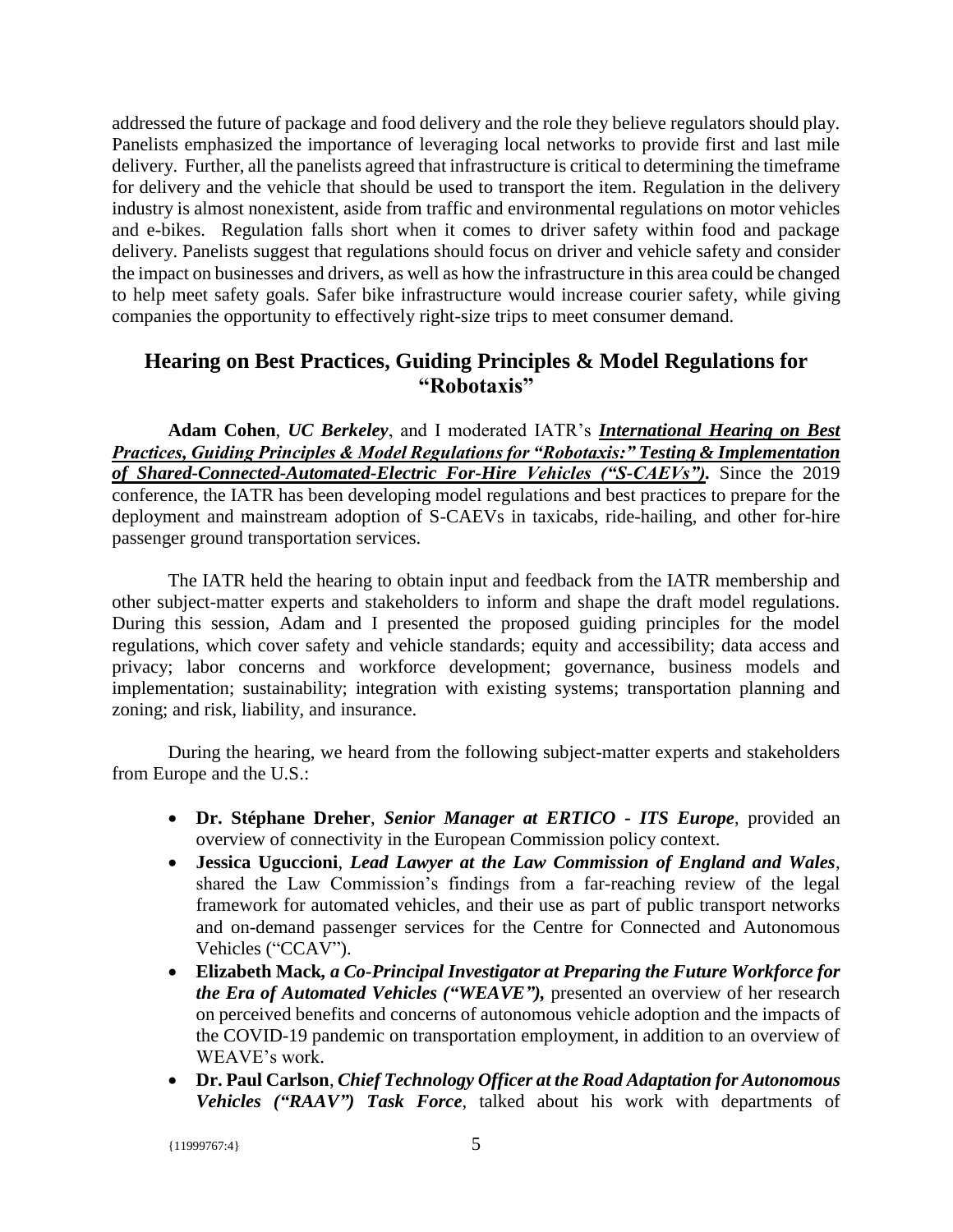transportation and other highway agencies to help them connect the infrastructure industry to the AV industry safely, enhancing policy, and developing "no regret" strategies.

- **Tom Antonissen**, *Senior Advisor, Europe & Central Asia, International Road Federation*, presented on the work of IRF RAAV Task Force, which is working to produce non-binding, globally applicable recommendations on adapting road infrastructure design, construction, and operations to the new needs of AVs.
- **Susan Shaheen, Ph.D.,** *Professor, Civil and Environmental Engineering, University of California Berkley, Institute of Transportation Studies*, presented her analysis on the synthesis of state-level planning and strategic action on automated vehicles: lessons and policy guidance for California.
- Finally, **Selika Talbott**, *founder of Autonomous Vehicle Consulting, LLC,* and an adjunct at the University of Southern California, spoke about her experiences over the course of her career with AVs and the needs of communities and the lack of equity. Her "ask" for transportation regulators with respect to AVs and other innovations is to stop putting the apparatus of the transportation first, and put the people first.

The draft guiding principles are available here: [https://bit.ly/3rrvd1T.](https://bit.ly/3rrvd1T) The IATR will continue to accept written comments on the draft guiding principles until April 1, 2022. Comments should be emailed to [info@iatr.global.](mailto:info@iatr.global)

# **Global Regulator Spotlight: Regulator Star Trek 3.0**

For the past three years, the IATR conference has used the "Regulator Star Trek" themed session to spotlight regulators who have taken new and innovative approaches to managing and shaping the future of mobility in their jurisdictions. This year, officials from London, Manitoba, Los Angeles, Seattle, King County and the District of Columbia discussed the impact of the pandemic on the for-hire industry, along with the incentives, initiatives and projects implemented to keep the for-hire industry viable in the face of new challenges.

- **Simon Buggey**, *Taxi and PHV Policy Manager at Transport for London ("TfL")*, gave an overview of his agency's operations and jurisdiction. London had to be creative with regulation during the pandemic, as taxi legislation has not been changed by parliament since the 19th century, and does not account for technological advances in the industry. Similarly,
- **Jarvis Murray**, *For-Hire Transportation Administrator of the Los Angeles Department of Transportation,* spoke about regulators getting creative to help taxi owners reduce insurance costs by working with vehicle insurers to create tiered insurance policies, which made operating a taxi more affordable and attractive to drivers. Across the board, global regulators saw the same major issue – driver shortages. Due to the pandemic many drivers left and are not returning to the industry.
- **Grant Heather**, *Manager of Vehicles for Hire (VFH) for the City of Winnipeg,* discussed lowering licensing fees and licensing requirements in order to better acknowledge the realities of the industry.
- **Matthew Eng**, *Strategic Advisor in the City of Seattle* and **Sean Bouffiou**, *For-hire Transportation Policy Manager for King County Records and Licensing Services ("RALS"),* spoke about similar changes in Seattle and King County, as they waived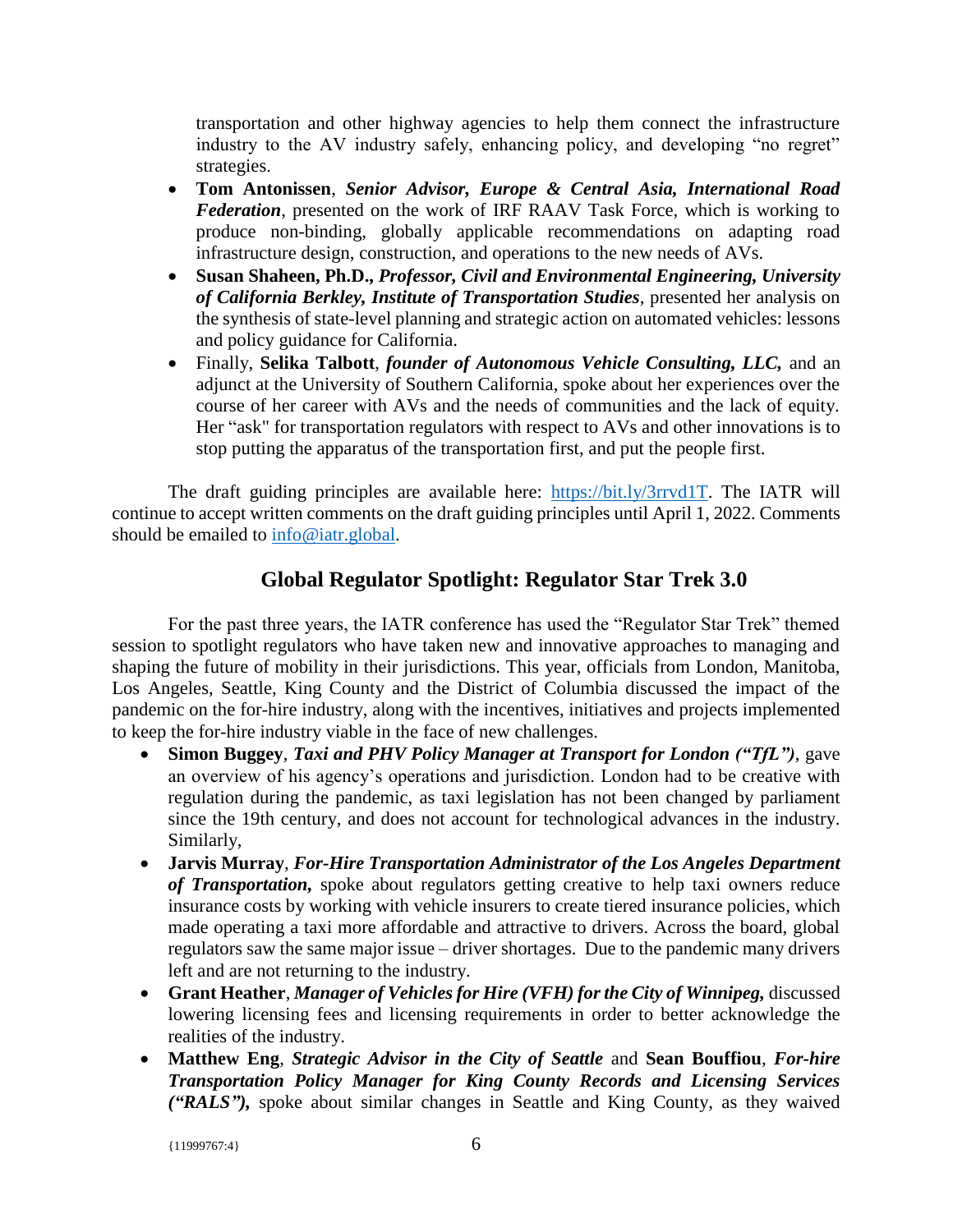licensing fees for 2020 renewals, temporarily changed insurance requirements and stopped enforcement of vehicle age limits for all vehicle types. In addition, the pandemic created an opportunity for regulators to modernize the regulatory approach and reduce the burden on the for-hire industry, generate more income for drivers and give customers more access to multimodal services.

 **Wendy Klancher**, *Senior Policy Advisor for D.C. Department of For-Hire Vehicles ("DFHV")* spoke about using technology to shift D.C. from a street hail culture to digital dispatch, as well as diversifying income for drivers through food delivery services and school bus initiatives.

## **Global Principles for Congestion Mitigation**

At the 2021 IATR Conference, a great deal of excitement was generated by the *Global Principles for Congestion Mitigation Workshop* [\(https://bit.ly/352sZhX\)](https://bit.ly/352sZhX). During this workshop, we brought together IATR regulators, academics, and other stakeholders to help develop principles that will form a framework for best practices to support multi-modal passenger transportation and package/food delivery policy-making to mitigate congestion. This workshop helped develop the scope of the issues and ideas to be addressed, including an outline of initial general principles. The issues to be tackled include private car dependence, modal shift from public transit, for-hire vehicle growth, and surging e-commerce. The proposed guiding principles include: fair road pricing; multi-modal integration; maximizing vehicle utilization; innovative street management; sustainable transportation incentives and disincentives; expansion of EV infrastructure; promotion of shared mobility, equity, accessibility; and reduction of government fleets. Lastly, the regulatory do's and don'ts include areas such as vehicle caps, fare regulation, congestion pricing, and vehicle utilization.

During the workshop, **Darius Spiteri** from *TfL* provided an overview of the congestion charging scheme in Central London, including the purpose, enforcement issues, exemptions, impact, and key lessons learned. When the charging scheme was first implemented in 2003, taxis and private hire vehicles ("PHVs") were exempted, but the influx of PHVs over the next 15 years caused the exemptions to be removed in 2019, except for wheelchair accessible PHVs. There are discounts for cleaner vehicles (e.g., EVs), but it would end by December 2025. Spiteri emphasized that any charging scheme should be accompanied by measures to make public transport (and other alternatives to car travel) cheaper, faster and more reliable.

**Jonathan Peters**, *Professor of of Finance and Data Analytics at the College of Staten Island ("CSI") CUNY*, detailed New York City's congestion surcharge (applicable to taxis and FHVs, south of 96th Street Manhattan) and the to-be-determined CBD tolling program (applicable to most vehicles, south of 60th Street Manhattan). Regarding the surcharge, Peters proposed exemptions for taxis, and covering the revenue shortfall through a per-minute roaming charge on ride-hailing services. As for the CBD tolling program, much remains unknown at this point, but key issues such as geographical equity, political will, and cross-subsidization must be addressed adequately. Peters also shared some interesting data from the Bureau of Labor Statistics (Consumer Expenditure Survey), which showed the usage of taxis and FHVs increasing prior to the pandemic, but dropped 55% after the pandemic.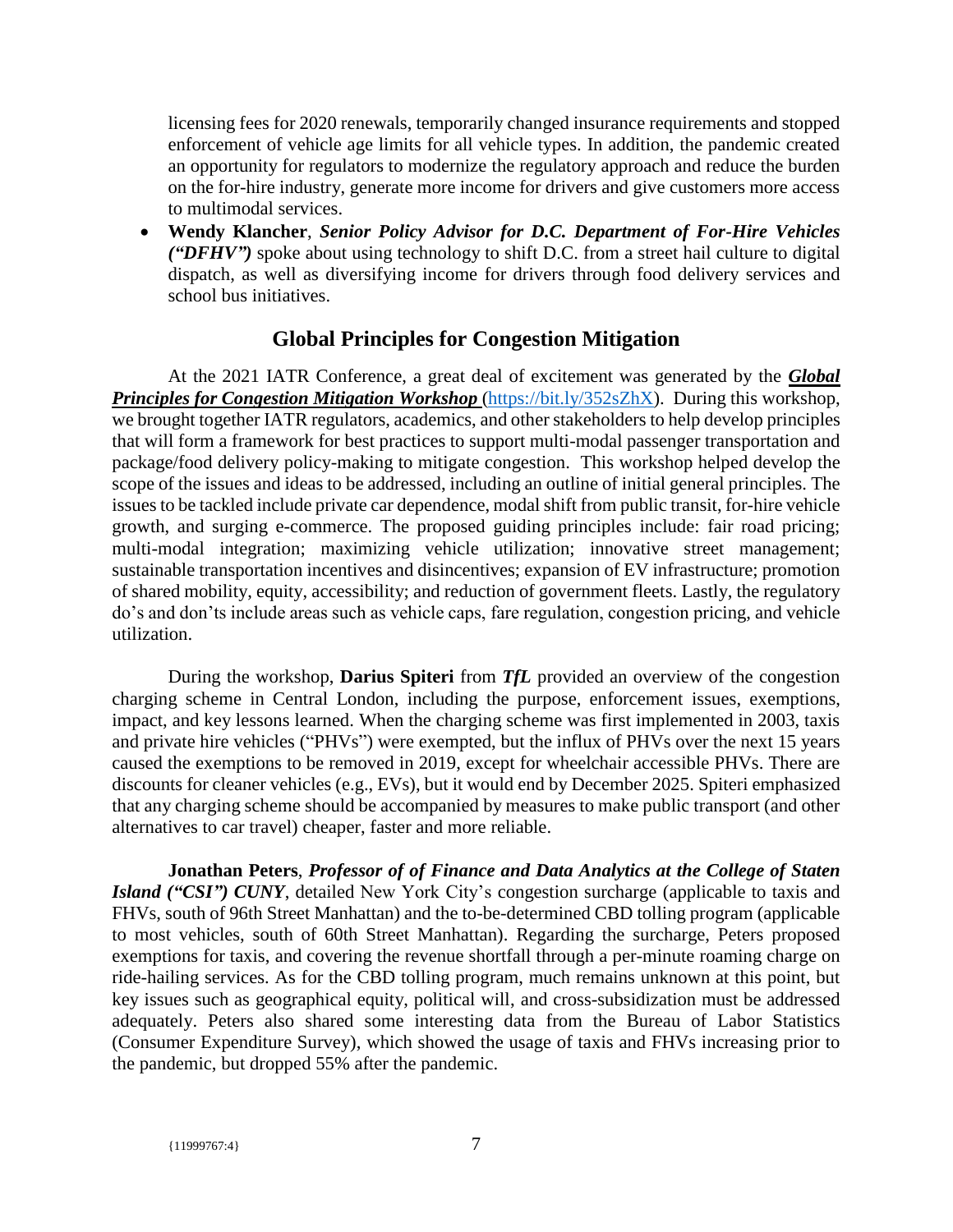**Jim Peters**, *founder and President of the Responsible Hospitality Institute ("RHI")* discussed the importance of the nighttime economy and unseen transportation issues plaguing those workers. Contributing factors to nighttime congestion include parking mismanagement, state laws requiring business to close at the same hour, chartered private buses, food delivery, and loading zones. Parking management is a critical aspect of the nighttime economy, and the expansion of bike lanes and outdoor dining have actually complicated matters for those choosing to drive using their own cars.

### **Join Us to Celebrate 35 Years of IATR in Memphis – Transportation Equity**

After 2 years of virtual conferences, the IATR is excited to announce that it is finally heading to Memphis, Tennessee to celebrate its 35 year anniversary from September 22–25, 2022! For the third straight year now, it has been our plan to hold a live in-person conference, and while we have had two challenging, yet productive years weathering the pandemic together virtually, we will at long last visit the "Home of Blues, Soul and Rock'n'Roll." Named after the ancient Egyptian city meaning "Place of Good Abode," the "Birthplace of Rock'n'Roll" is the perfect place to celebrate a "rebirth" of new policy and governance approaches in the post-pandemic world. While we look forward to productive networking and policy discussions at the conference, after hours, we plan to visit Elvis Presley's home at Graceland, enjoy lively music venues on Beale Street (with our Rocking Regulators), as well as meeting the legendary ducks at the historic Peabody Memphis Hotel. Some *"Rockin' Regulation"* is on the way for 2022, so please register and/or sponsor today by visiting **[www.iatr.global.](http://www.iatr.global/)**

The theme of the IATR's 35th Annual Conference will be *"Transportation Equity!"*In the mobility arena, with literally so many moving parts – including modes and technology innovation - we cannot lose focus and repeat the unfair policy and planning mistakes of the past. To this end, we will ensure every conference session focuses in some way on the concept of "equity" – which is the civil rights issue of our time that must permeate every aspect of our thinking. Simply put, "equity" means accessible, affordable and sustainable transportation for everyone in the community, with a fair distribution of resources, benefits, costs, programs and services that account for differences in income, ability and other factors affecting modal choice. In the for-hire ground transportation sector, such services can be part of the solution, if we commit ourselves to discussing and debating ideas, and to implementing fair policies for all. Now is the time – and the place is Memphis, Tennessee –where our beloved civil rights icon Rev. Martin Luther King, Jr. left this world far too soon. What better way to honor the memory of Dr. King than to pay tribute through not just words, but deeds; and in his own words, "We may have all come on different ships, but we're in the same boat now."

### **Accessible Transportation Bootcamp**

A primary concept in the equity arena is ensuring that people with disabilities (and aging populations) receive safe, affordable and efficient transportation. To this end, IATR's Accessible Transportation Committee will be helping to organize a day-long bootcamp in Memphis focused exclusively on the basics of accessible mobility, working closely with stakeholder groups such as *Keroul*, the *Non-Emergency Medical Transportation Accreditation Commission (NEMTAC),*  the *Transportation Research Board* and others. Designed to be a comprehensive primer on the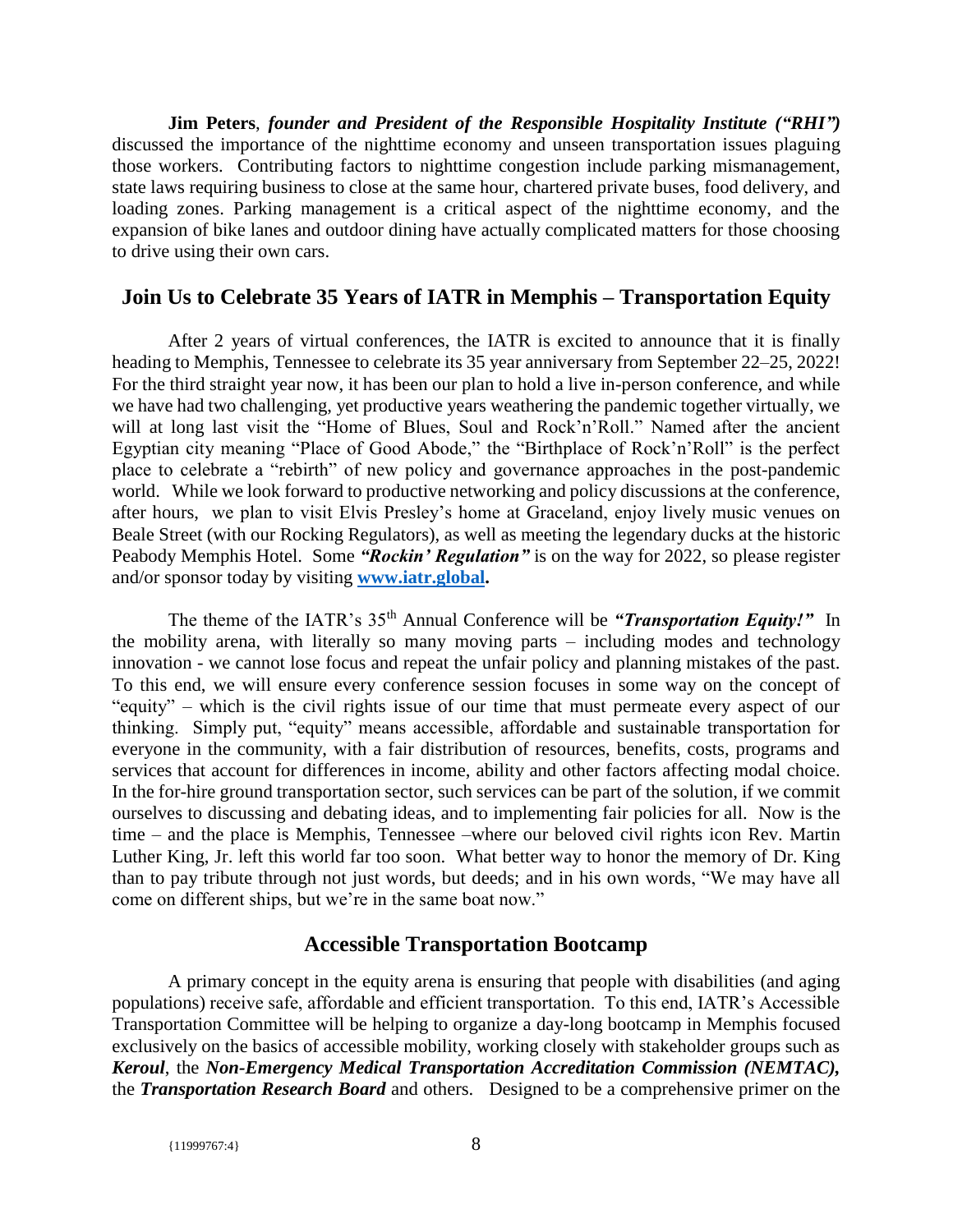laws, regulations, standards of care, funding sources, challenges and issues involving accessibility, one will come away with an understanding of the basics to assess all aspects. Topics covered will include: public transit and the use of wheelchair accessible taxicabs and other for-hire vehicles; multi-modal integration of public paratransit and private brokerage and e-hail taxi programs; the funding streams applicable to NEMT mobility services, and anti-fraud measures. The committee will also address how new modes and technology innovations, such as Urban Air Mobility and Autonomous Vehicles, must embrace access issues up front – and not as an after-thought.

# **IATR "Transportation Equity" Hack-a-Thon**

The IATR has partnered with the *University Transportation Research Center at the City College of the City University of New York* and *U.C. Berkeley* for many years to build a mobility data commons with the IATR to facilitate hack-a-thon competitions with other universities so that professors, students and industry start-ups, to help develop solutions to challenges and service improvements that are important to government transportation officials in making and implementing policy. In 2022, the competition will focus on "equity," and regulators will serve as both data suppliers and judges in this competition, with the winning teams presenting their solutions at our  $35<sup>th</sup> IATR$  Annual Conference in Memphis.

# **Global Regulatory Spotlight – Electric Mobility & Taxis Working with TNCs**

This year, the IATR's popular panel where transportation regulators from every continent share a wide variety of work they are doing in their respective jurisdictions, will focus and highlight the following: efforts to build infrastructure and incentivize electrification; driver welfare and compensation; the regulatory impacts of the recent phenomenon of taxicabs partnering with Transportation Network Companies (TNCs); and of course, plans to improve equity-based solutions.

## **Disruptive Transportation Technologies**

At its 2021 virtual conference, the IATR coordinated with the World Road Association (PIARC) to hold an innovation workshop where private transportation industry executives from all modes (from micromobility, to taxis and TNCs, to MaaS, EVs and AVs) presented their perspectives on how disruptive technologies and service models have and will continue to shape the mobility sector. Surveys were conducted by PIARC and the IATR of government transport officials' perspectives as well. All perspectives will be an analyzed and finalized to present to our 2022 conference attendees ways in which the public and private sector can work together moving forward (learning from past disruption lessons).

# **Model Regulations for "Robotaxis" (Automated & Connected Vehicles)**

The IATR will continue its work on the *Best Practices, Guiding Principles and Model Regulations for "Robotaxis***,"** at the 2022 Memphis conference by releasing the final report and recommendations covering the issues of safety & vehicle standards, equity & accessibility, data access & privacy, labor & workforce, governance and business models.

# **Global Principles for Congestion Mitigation – Avoiding the Car-pocalypse**

{11999767:4} 9